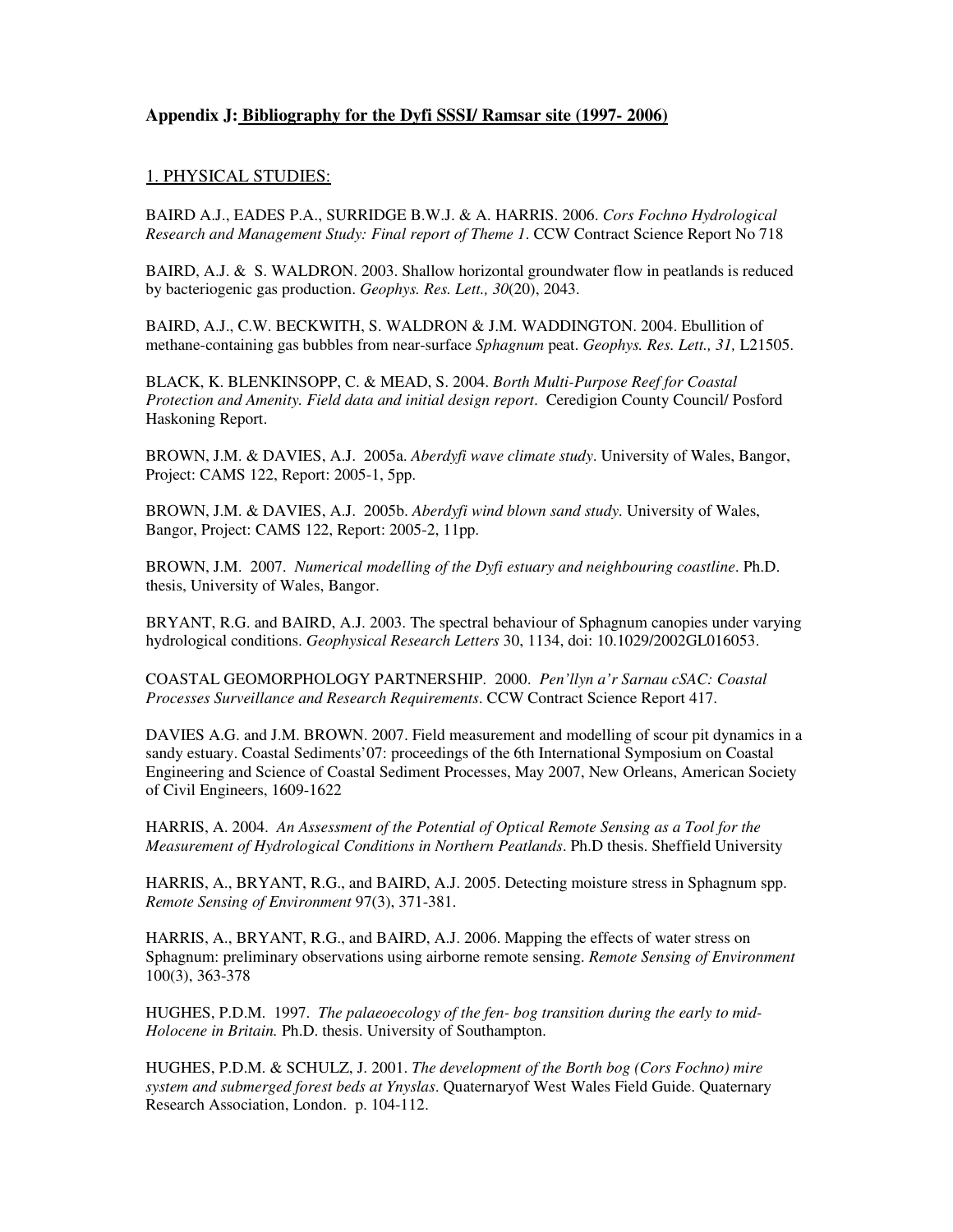HUGHES, P.D.M., LOMAS-CLARKE, S.H., SCHULZ, J. & JONES, P. 2007. The declining quality of late-Holocene ombrotrophic communities and the loss of *Sphagnum austinii* (Sull. ex Aust.) on raised bogs on Wales. *The Holocene*. 17, 5 613-625.

KETTRIDGE N. 2005 *Measurement and Modelling of the Thermal Behaviour of Northern Peatlands.* Ph.D. Thesis. University of Sheffield

MATHEWS, B. 1997. *Ynyslas*. Coastal Geomorphology of Wales, Geological Conservation Review Site Management Report Series. CCW, Aberystwyth, 47pp.

McCOMBIE, P. et al. 2002. *Surveying at Ynyslas Dunes, 2001 & 2002*. University of Bath. Unpublished report.

PARR, W., WHEELER, M., & CODLING, I. 1999. *Nutrient status of the Glaslyn/Dwyryd, Mawddach and Dyfi estuaries –its context and ecological importance*. CCW Contract Science Report, No. 339.

PYE, K. & BLOTT, S.J. 2006 *The geomorphological and environmental context of the Aberdovey coastal dune system*. External Research Report No. 604. Kenneth Pye Associates Ltd.

SCHULZ, J. 2004. *Late Holocene mire development and conservation of the raised peatlands of Cors Caron and Cors Fochno: a palaeoecological approach using high resolution macrofossil analysis.* Ph.D. thesis, Southampton University.

STEEL, T. 1997. *The nature and causes of spatial variations in saltmarsh creek network geometry*. Ph.D. thesis, Reading University.

WOODLAND, W.A. CHARMAN, D.J. & SIMS, P.C. 1998. Quantitative estimates of water tables and soil moisture in Holocene peatlands from testate amoebae. *The Holocene* 8 (3): 261-273.

#### 2. VEGETATION STUDIES

BANNISTER, R. 2001. *Nutrient acquisition by the plant cover in ombrotrophic mires: towards a comparison of northern and southern temperate systems.* M.Sc. thesis, UCW Aberystwyth.

CROWTHER, K. 2003*. National Vegetation Survey (NVC) of selected parts of Cors Fochno, Dyfi NNR.* Unpublished report, CCW Aberystwyth.

HUXLEY, R.J. 2005. *An investigation of the distribution and abundance of Andromeda polifolia on Cors Fochno.* M.Sc. thesis, Pembrokeshire College.

NEWTON, M.E. 1997. *Bryophyte survey at Ynyslas, (Dyfi NNR)*. Unpublished report, CCW Aberystwyth.

NEWTON, M.E. 1999. *Ynyslas,dunes, Dyfi NNR: Bryophyte survey.* Unpublished report, CCW Aberystwyth.

NEWTON, M.E. 2000. *Survey of Sphagnum austinii and S.fuscum at Cors Fochno, Dyfi NNR*.. Unpublished report, CCW Aberystwyth.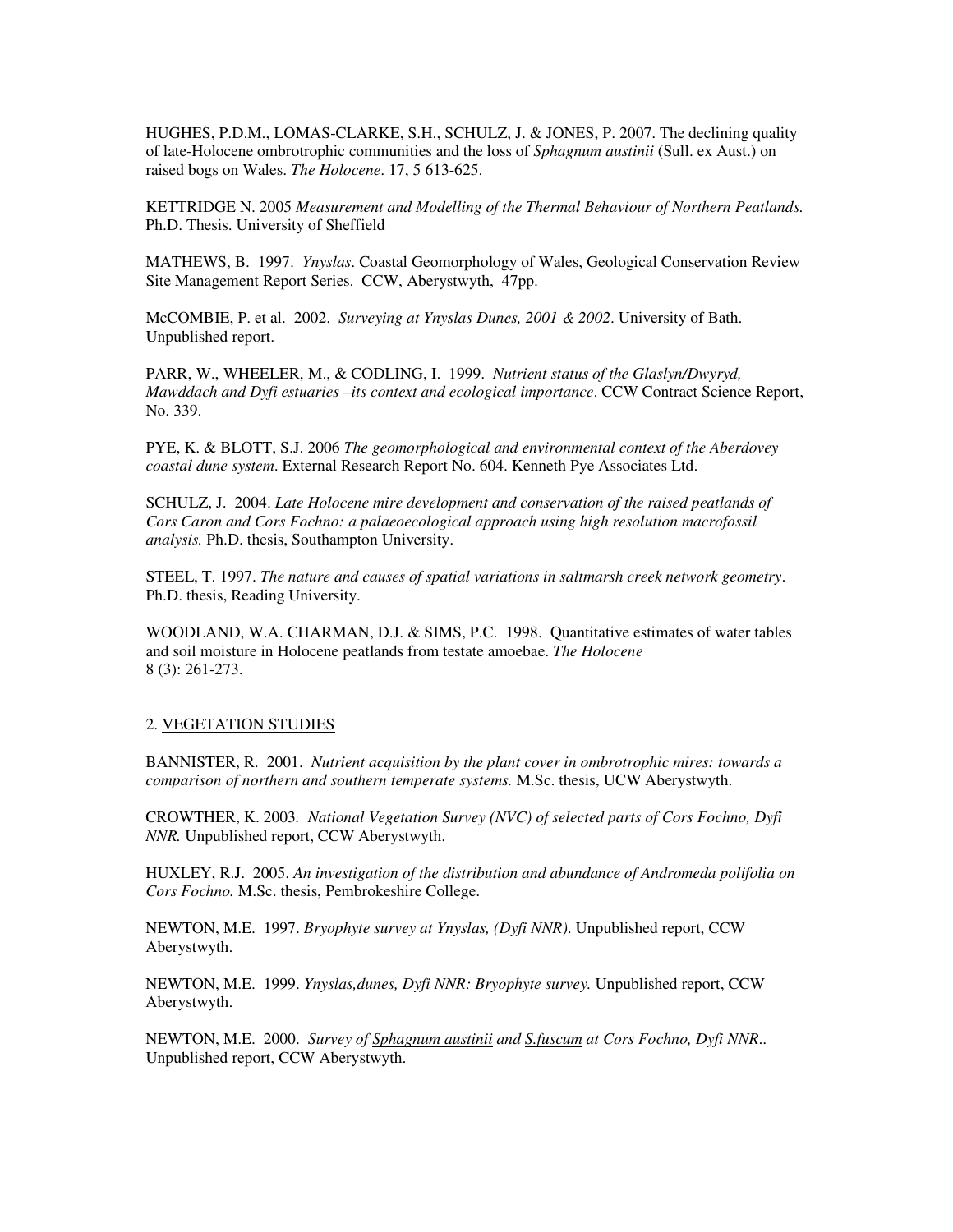PROSSER, M.V. & WALLACE, H.L. 2003. *Survey of Saltmarsh cSAC's in Wales: Morfa Harlech, Morfa Dyffryn and the estuaries of the Mawddach, Glaslyn/Dwyryd, Dysinni and Dyfi. Phase 1. Review of saltmarsh extent, notable species and past surveys*. Unpublished report, CCW Bangor.

# 3. FAUNAL STUDIES

BAILEY, M.P. 2003. *Monitoring the Rosy Marsh Moth Eugraphe subrosea at Cors Fochno, Dyfi NNR, 1988-2002*. Unpublished report, CCW Aberystwyth.

BAILEY, M.P. 2000. Predation of Four-spotted Chaser *Libellula quadrimaculata* L.by Otter *Lutra lutra* L. *J. Br. Dragonfly Society* 16: 2, p64

CLEE, C. 2001. *A survey of the Aculeate Hymenoptera of Ynyslas dunes, Dyfi NNR.* Unpublished report by NMGM, Liverpool Museum, CCW Aberystwyth.

CLEE, C. 2002. *The status and distribution of the RDB3 bee Colletes cunicularius & the status of the Bombus species, B.ruderatus, B.soroeensis & B.subterraneus at Ynyslas dunes, Dyfi NNR.* Unpublished report by NMGM, Liverpool Museum, CCW Aberystwyth.

DAGUET, C. 2006. *Odonata survey, Cors Fochno NNR*. CCW Internal Contract report.

FELTON, C. JUDD, S. & MERRETT, P. (2004). *Agroeca dentigera* Kulczynski, 1913, a liocranid spider new to Britain (Araneae, Liocranidae). *Bull. Br. Arachnol. Soc*.**13** (3), 90-92.

FOWLES, A.P., BAILEY, M.P. & HALE, A.D. 2004. Trends in the recovery of a rosy marsh moth *Coenophila subrosea* (Lepidortera, Noctuidae) population in response to fire and conservation management on a lowland raised mire. *J. of Insect Conservation* 8: 149-158.

JUDD, S. KNIGHT, G. & FELTON, C. 2003. *An investigation into the status of the RDB spider Agroeca lusatica at Ynyslas dunes, Dyfi NNR, 2001 & 2002*. Unpublished report by NMGM, Liverpool Museum, CCW Aberystwyth.

ROUQUETTE, J.R. 2006 *Condition assessment of the small red damselfly, Ceriagrion tenellum, on Cors Fochno (Dyfi NNR) Ceredigion.* Contract report CCW Bangor.

SQUIRES, R.S. 1999. *Breeding waders of the Dyfi, 1992-1999.* Unpublished RSPB report.

## 4. OTHER STUDIES

BAILEY, M.P. 2003. Reserve Focus: Cors Fochno (Borth bog),West Wales. *British Wildlife*. February 2003. 195-198.

BRAZIER, D.P., HOLT, R.H.F., MURRAY, E., & NICHOLS, D.M. 1999. *Marine Nature Conservation Review Sector 10. Cardigan Bay and north Wales: area summaries*. Peterborough, Joint Nature Conservation Committee. (Coasts and seas of the United Kingdom. MNCR series.)

CAMBRIA ARCHAEOLOGY. 2005. Excavation of a medieval timber trackway at Llancynfelin, Talybont. Report No. 2005/61, May 2005.

CHRISTIE, M., KEIRLE I., & SCOTT A. 1998. The economic impact of Welsh NNR. Unpublished report, CCW Bangor.